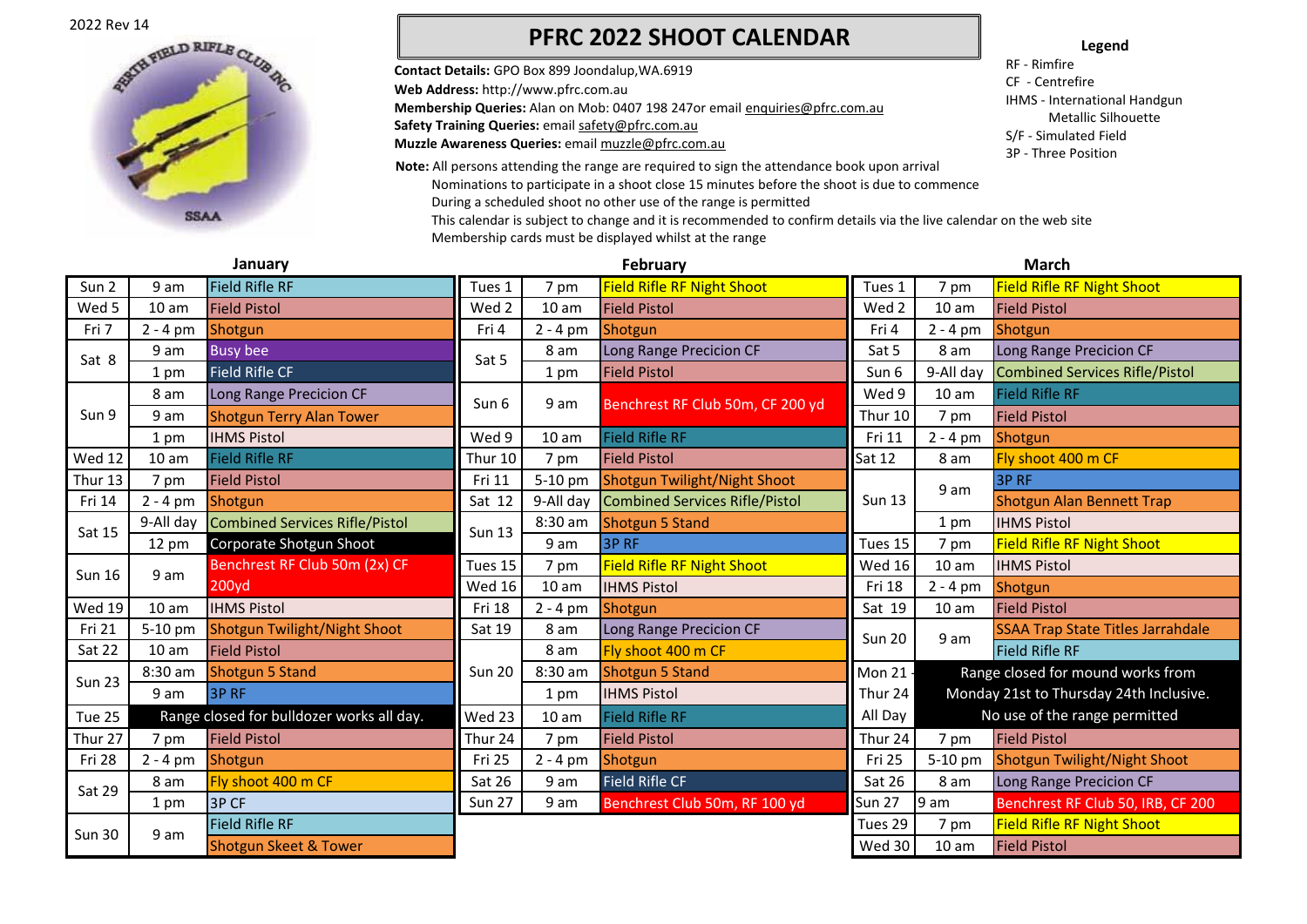**April**

8 am Fly shoot CF

Sat 30 Range closed for rest of day after Fly shoot for

works at the 25m & 400m areas

| April         |                                              | May                                               |                  |                  | June                                              |                   |                  |                                          |
|---------------|----------------------------------------------|---------------------------------------------------|------------------|------------------|---------------------------------------------------|-------------------|------------------|------------------------------------------|
| Fri 1         | $2 - 4$ pm                                   | Shotgun                                           | Sun 1            | 8 am             | Long Range Precicion CF                           | Wed 1             | 10 <sub>am</sub> | <b>Field Rifle RF</b>                    |
| Sat 2         | 9 am                                         | <b>Busy bee</b>                                   |                  | 9 an             | <b>Shotgun Tower &amp; Skeet</b>                  | Thur 2            | 7 pm             | <b>Field Pistol</b>                      |
|               | $4 - 6$ pm                                   | Pistol Corporate Shoot                            | Wed 4            | 10 <sub>am</sub> | <b>Field Rifle RF</b>                             | Fri 3             | $2 - 4 pm$       | Shotgun                                  |
|               | 9 am                                         | <b>Shotgun Sporting Delegates Trophy</b>          | Thur 5           | 7 pm             | <b>Field Pistol</b>                               | Sat 4             | 8 am             | <b>Fly shoot CF</b>                      |
|               |                                              | Shoot                                             | Fri 6            | $2 - 4 pm$       | Shotgun                                           | Sun 5             | 8 am             | Corporate Shotgun Shoot                  |
| Sun 3         |                                              | <b>Field Rifle RF</b>                             | Sat 7            | 9 am             | 3P RF                                             |                   | 9 am             | 3P CF                                    |
|               |                                              | Range closed for rest of day after Field Rifle RF | Sun 8            | 9 am             | <b>Field Rifle RF</b>                             | Wed 8             | 10 <sub>am</sub> | <b>Field Pistol</b>                      |
|               | shoot for works at 400m butts.               |                                                   |                  | 1 pm             | <b>IHMS Pistol</b>                                | Fri 10            | $2 - 4 pm$       | Shotgun                                  |
| Wed 6         | 10 am                                        | <b>Field Rifle RF</b>                             | <b>Wed 11</b>    | 10 <sub>am</sub> | <b>Field Pistol</b>                               |                   |                  | Wanneroo Shooting Complex Open           |
| Thur 7        | 7 pm                                         | <b>Field Pistol</b>                               | Fri 13           | $2 - 4$ pm       | Shotgun                                           | Sat 11            | 10 am -          | Day - PFRC Involved in the days          |
|               | $2 - 4$ pm                                   | Shotgun                                           | Sat 14           | 9-All day        | <b>Combined Services Rifle/Pistol</b>             |                   | 3.30 pm          | activity. No other range use             |
| Fri 8         |                                              | Range closed for rest of day after Shotgun shoot. |                  |                  | 3P <sub>RF</sub>                                  |                   |                  | permitted during these times.            |
|               | All members must vacate PFRC area by 4pm for |                                                   | <b>Sun 15</b>    | 9 am             | Shotgun Peter Lowe Skeet & Tower                  | <b>Sun 12</b>     | 9 am             | 3P <sub>RF</sub>                         |
|               | WAPOL range works                            |                                                   |                  |                  |                                                   |                   |                  | <b>Shotgun Delegates Choice</b>          |
| Sat 9         | 9-All day                                    | <b>Combined Services Rifle/Pistol</b>             | Wed 18           | 10 <sub>am</sub> | <b>Field Rifle RF</b>                             |                   | 1 pm             | <b>IHMS Pistol</b>                       |
| <b>Sun 10</b> | 8 am                                         | Fly shoot CF                                      | Thur 19          | 7 pm             | <b>Field Pistol</b>                               | Wed 15            | 10 <sub>am</sub> | <b>Field Rifle RF</b>                    |
|               | 9 am                                         | <b>Shotgun SSAA 5 Stand State Titles</b>          | Fri 20<br>Sat 21 | 5-10 pm          | Shotgun Twilight/Night Shoot                      | Thur 16           | 7 pm             | <b>Field Pistol</b>                      |
|               |                                              |                                                   |                  | 8 am             | Long Range Precicion CF                           | Fri 17            | 6 - 10 pm        | <b>Shotgun Night Shoot</b>               |
|               | 1 pm                                         | <b>IHMS Pistol</b>                                |                  | 1 pm             | <b>Field Pistol</b>                               | <b>Sat 18</b>     | 9 - All day      | <b>Combined Services Rifle/Pistol</b>    |
| Tues 12       | 7 pm                                         | <b>Field Rifle RF Night Shoot</b>                 | <b>Sun 22</b>    | 9 am             | Benchrest RF Club 50m, RF 100yd,                  | <b>Sun 19</b>     |                  | 9 - All day SSAAWA IRB State Title shoot |
| <b>Wed 13</b> | 10 <sub>am</sub>                             | <b>IHMS Pistol</b>                                |                  |                  | <b>CF 200yd</b>                                   |                   |                  |                                          |
| Sat 16        | 9am                                          | <b>Field Rifle CF</b>                             | Wed 25           | 10 <sub>am</sub> | <b>IHMS Pistol</b>                                | Wed 22            | 10 <sub>am</sub> | <b>IHMS Pistol</b>                       |
| <b>Sun 17</b> | 9 am                                         | Shotgun                                           | Fri 27           | $2 - 4$ pm       | Shotgun                                           | Thu <sub>23</sub> | 6am - 12         | Complex closed for spraying around       |
|               | 9 am                                         | 3P RF                                             |                  | 8 am             | <b>Fly shoot CF</b>                               |                   | pm               | facility                                 |
| Mon 18 -      |                                              | Complex Closed for works involving the            | Sat 28           |                  | Range closed for rest of day after Fly Shoot for  | Fri 24            | $2 - 4 pm$       | Shotgun                                  |
| Fri 22        | proposed SSAA State Public Range facility.   |                                                   |                  |                  | works at 400m butts.                              | Sat 25            | 8 am             | <b>Fly shoot CF</b>                      |
|               |                                              |                                                   |                  | 9 am             | <b>Field Rifle RF</b>                             | <b>Sun 26</b>     | 9 am             | <b>Field Rifle RF</b>                    |
| Sat 23        | 9 am                                         | Benchrest RF Club 50m, IRB 50m CF                 | <b>Sun 29</b>    |                  | Range closed for rest of day after Field Rifle RF |                   |                  | <b>Shotgun Skeet Doubles</b>             |
|               |                                              | 200yd                                             |                  |                  | Shoot for works at 400m butts.                    | Wed 29            | 10 <sub>am</sub> | <b>Field Rifle RF</b>                    |
| <b>Sun 24</b> | 9 am                                         | 3P CF                                             |                  |                  | <b>Shotgun SSAA Skeet State Titles</b>            | Thur 30           | 7 pm             | <b>Field Pistol</b>                      |
| Mon 25        | 9 am                                         | <b>Anzac Day service</b>                          |                  | 9 am             | Jarrahdale                                        |                   |                  |                                          |
|               |                                              | 10-All day Combined Services Rifle/Pistol         |                  |                  |                                                   |                   |                  |                                          |
| Wed 27        | 10 <sub>am</sub>                             | <b>Field Pistol</b>                               |                  |                  |                                                   |                   |                  |                                          |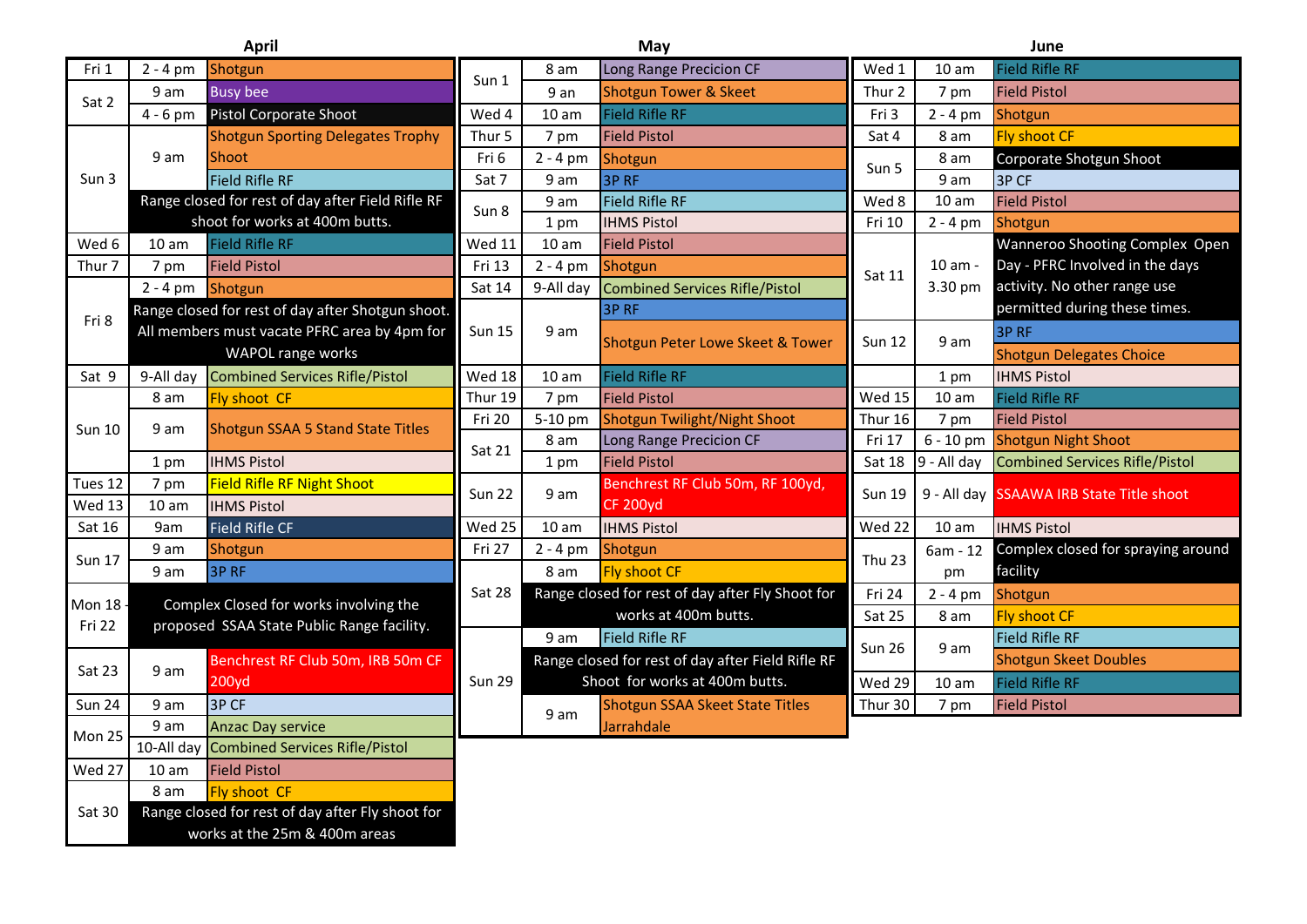| ×<br>۰. | ×<br>. . |  |
|---------|----------|--|

**September**

| July          |                  |                                           | August        |                  |                                       | September         |                  |                                        |
|---------------|------------------|-------------------------------------------|---------------|------------------|---------------------------------------|-------------------|------------------|----------------------------------------|
| Fri 1         | $2 - 4 pm$       | Shotgun                                   | Wed 3         | 10 <sub>am</sub> | <b>Field Pistol</b>                   | Fri 2             | $2 - 4 pm$       | Shotgun                                |
| Sat 2         | 8 am             | Fly shoot 400 m CF                        | Fri 5         | $2 - 4 pm$       | Shotgun                               | Sat 3             | 10 <sub>am</sub> | <b>Field Pistol</b>                    |
| Sun 3         | 9 am             | 3P RF                                     | Sat 6         | 10 <sub>am</sub> | <b>Field Pistol</b>                   | Sun 4             | 9 am             | Benchrest RF 50m Match (3x)            |
|               |                  | <b>Shotgun Dave &amp; Devey Sporting</b>  | Sun 7         | 8 am             | <b>Fly shoot CF</b>                   | Wed 7             | 10 <sub>am</sub> | <b>Field Rifle RF</b>                  |
| Wed 6         | 10 am            | <b>Field Pistol</b>                       |               | 9 am             | Shotgun KD Shield Jarrahdale          | Thur <sub>8</sub> | 7 pm             | <b>Field Pistol</b>                    |
| Fri 8         | $2 - 4 pm$       | Shotgun                                   | <b>Wed 10</b> | 10 <sub>am</sub> | <b>Field Rifle RF</b>                 | Fri 9             | $2 - 4$ pm       | Shotgun                                |
| Sat 9         | 9 am             | <b>Busy bee</b>                           | Thur 11       | 7 pm             | <b>Field Pistol</b>                   | Sat 10            | 8 am             | Long Range Precicion CF                |
|               | 1 pm             | <b>Field Rifle CF</b>                     | Fri 12        | $2 - 4$ pm       | Shotgun                               |                   | 1 pm             | <b>Field Rifle CF</b>                  |
| <b>Sun 10</b> | 8 am             | Fly shoot 400 m CF                        | Sat 13        | 8 am             | <b>Fly shoot CF</b>                   |                   | 8 am             | <b>Fly shoot CF</b>                    |
| Wed 13        | 10 <sub>am</sub> | <b>Field Rifle RF</b>                     | <b>Sun 14</b> | 9-All day        | <b>Combined Services Rifle/Pistol</b> | <b>Sun 11</b>     | 9 am             | <b>Shotgun Skeet Delegates Trophy</b>  |
| Thur 14       | 7 pm             | <b>Field Pistol</b>                       |               | 9 am             | Shotgun KD Shield PFRC                |                   |                  |                                        |
| Fri 15        | $2 - 4 pm$       | Shotgun                                   | Wed 17        | 10 <sub>am</sub> | <b>IHMS Pistol</b>                    | Tues 13           | 7 pm             | <b>Field Rifle RF Night Shoot</b>      |
| Sat 16        | 9-All day        | <b>Combined Services Rifle/Pistol</b>     | Fri 19        | $2 - 4 pm$       | Shotgun                               | Wed 14            | 10 am            | <b>IHMS Pistol</b>                     |
| <b>Sun 17</b> | 9 am             | Benchrest RF Club 50m, IRB 50m CF         | Sat 20        | 8 am             | Long Range Precicion CF               | Fri 16            | $5 - 10$ pm      | <b>Shotgun Twilight/Night Shoot</b>    |
|               |                  | 200yd                                     |               | 9 am             | Benchrest RF Club 50m, 100yd RF, CF   | Sat 17            | 9-All day        | <b>Combined Services Rifle/Pistol</b>  |
|               |                  | <b>Shotgun Xmas in July Flush</b>         | <b>Sun 21</b> |                  | 200yd                                 |                   | 8 am             | Long Range Precicion CF                |
| Wed 20        | 10 <sub>am</sub> | <b>IHMS Pistol</b>                        |               |                  | Shotgun Birdbrain                     | <b>Sun 18</b>     | 9 am             | <b>Shotgun SSAA Tower State Titles</b> |
| Fri 22        | $6 - 10pm$       | <b>Shotgun Night Shoot</b>                |               | 1 pm             | <b>IHMS Pistol</b>                    |                   |                  |                                        |
| Sat 23        | 8 am             | Long Range Precicion CF                   | Wed 24        | 10 <sub>am</sub> | <b>Field Rifle RF</b>                 |                   | 1 pm             | <b>IHMS Pistol Trophy Shoot</b>        |
|               | 1 pm             | <b>Field Pistol</b>                       | Thur 25       | 7 pm             | <b>Field Pistol</b>                   | Wed 21            | 10 <sub>am</sub> | <b>Field Rifle RF</b>                  |
|               | 9 am             | 3P RF                                     | Fri 26        | $6 - 10pm$       | <b>Shotgun Night Shoot</b>            | Thur 22           | 7 pm             | <b>Field Pistol</b>                    |
| <b>Sun 24</b> |                  | <b>Shotgun Grant Cooper Sporting,</b>     | Sat 27        | 8 am             | Long Range Precicion CF               | Fri 23            | $2 - 4 pm$       | Shotgun                                |
|               |                  | Tower, Skeet & Trap                       | <b>Sun 28</b> | 9 am             | 3P RF                                 | Sat 24            | 9 am             | <b>Busy bee</b>                        |
|               | 1 pm             | <b>IHMS Pistol</b>                        | Wed 31        | 10 <sub>am</sub> | <b>IHMS Pistol</b>                    | <b>Sun 25</b>     | 8 am             | <b>Fly shoot CF</b>                    |
| Wed 27        | 10 <sub>am</sub> | <b>Field Rifle RF</b>                     |               |                  |                                       | Tues 27           | 7 pm             | <b>Field Rifle RF Night Shoot</b>      |
| Thur 28       | 7 pm             | <b>Field Pistol</b>                       |               |                  |                                       | Wed 28            | 10 <sub>am</sub> | <b>Field Pistol</b>                    |
| Sat 30        | 8 am             | Long Range Precicion CF                   |               |                  |                                       |                   |                  |                                        |
|               |                  | <b>Field Rifle RF</b>                     |               |                  |                                       |                   |                  |                                        |
| <b>Sun 31</b> | 9 am             | <b>Shotgun SSAA Sporting State Titles</b> |               |                  |                                       |                   |                  |                                        |